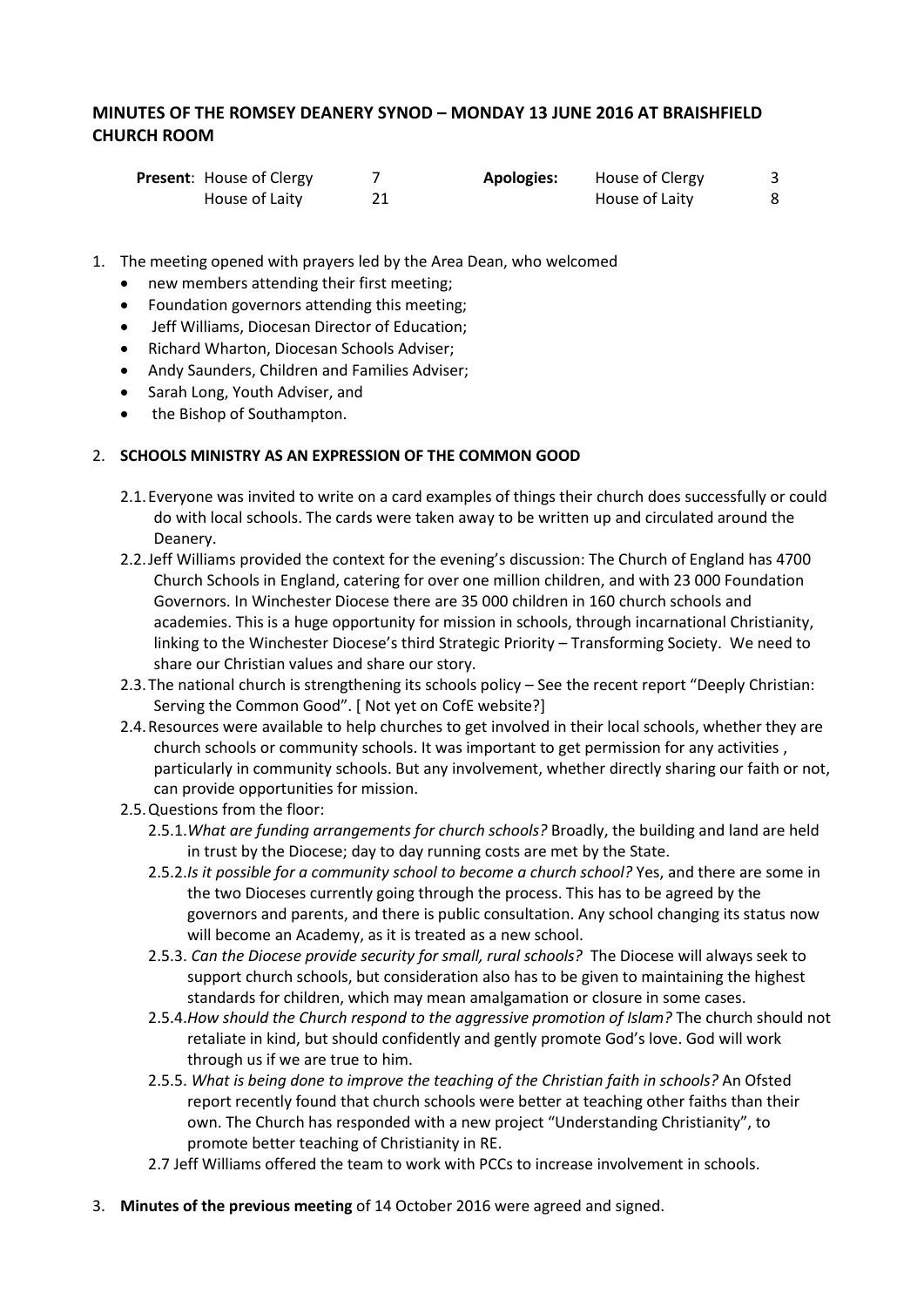## 4. **Matters arising** : None

### 5. **Committee Reports**

# 5.1.General Synod

5.1.1.Written report of the February meeting attached, including links to papers. Jay Greene talked about the report "Social Transformation and Working for the Common Good", which explored the impacts of sanctions on those claiming benefits and arguing for a review of the policy. Deanery Synod members are encouraged to let Jay and James Pitkin know of any issues they feel strongly about as General Synod provides an opportunity to influence national policy on such matters. Jay also offered to ask questions on behalf of the Deanery.

## 5.2.Diocesan Synod

- 5.2.1.An open meeting of Synod on 19 March heard from Bishop Graham Cray, leader of Fresh Expressions, and considered the Archdeaconry Mission Action Plan.
- 5.2.2. There are still two lay vacancies for Romsey Deanery representatives to Diocesan Synod. **ACTION:** Anyone interested should contact the Deanery Synod Secretary. **ACTION:** Secretary to produce a paragraph for inclusion in parish bulletins/magazines.

## 5.3.Overseas Mission Committee

5.3.1.Jane Horne's report from her visit in February was circulated. This had been very useful in improving accountability for the funds that the Deanery sends out each year.

## 5.4. Vision and Strategy Group

- 5.4.1.**Fresh Expressions in Rural Ministry** A follow-up meeting to the January workshop would be held on the evening of Thursday 15 September
- 5.4.2.This year's **Pre-Advent Course** would take place on Wednesdays 2nd, 9th, 16th, 23rd November at Poppies, Choice Plants.
- 5.4.3.**The Shoebox Service** would be at Awbridge Church on Sunday 20 November at 3pm.
- 5.4.4.A meeting for those interesting in volunteering as **drivers/helpers fo**r **Operation Christmas Child** would be held at Poppies on **23 June.**

#### 5.5.Parish Share Group

5.5.1.Sarah Boothman thanked everyone for their hard work which ensured the Deanery met almost all of its share commitment this year. She asked Synod members to encourage their PCCs to pay at least some of their parish share by direct debit monthly in order to help fund Diocesan salaries such as the Education Team who had attended this evening's meeting.

#### **6. Deanery Accounts 2015 and Budget 2016**

- 6.1.Ian Clark presented the accounts and budget. He thanked Debbie Parkes, the Romsey Parish Administrator who had kept the records ticking over while there was a vacancy for Deanery Treasurer. The Accounts for 2015 had been independently examined by Mary Dovey, and a signed copy was available at the meeting to view.
- 6.2. The Standing Committee had agreed to keep the Parish Levy at the current level of £25 per 50 on the electoral role for 2016.
- 6.3.Alan Parks proposed **that the accounts and the proposed levy be accepted by Synod**. Sarah Boothman seconded. There were no votes against.

# **7. Any other business**

7.1.The Area Dean congratulated the Revd Gill Nobes on her appointment to Highcliffe Parish. She will take up her role in July.